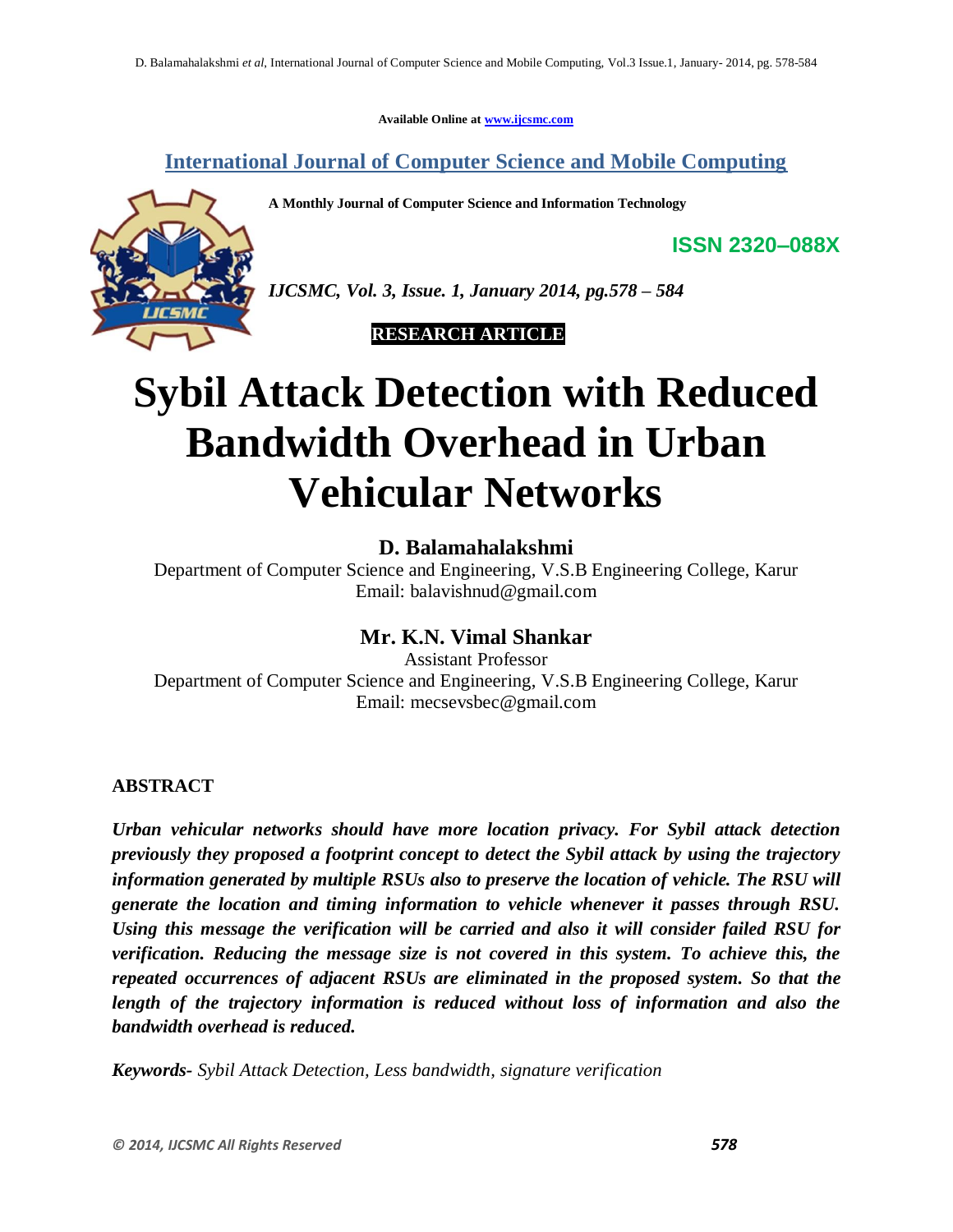### **I. INTRODUCTION**

A Vehicular Ad-Hoc Network or VANET is a technology that uses moving cars as nodes in a network to create a mobile network. VANET turns every participating car into a wireless router or node, allowing cars approximately 100 to 300 meters of each other to connect and, in turn, create a network with a wide range. As cars fall out of the signal range and drop out of the network, other cars can join in, connecting vehicles to one another so that a mobile Internet is created. It is estimated that the first systems that will integrate this technology are police and fire vehicles to communicate with each other for safety purposes. In VANET, or Intelligent Vehicular Ad-Hoc Networking, defines an intelligent way of using Vehicular Networking. In VANET integrates on multiple ad-hoc networking technologies such as Wi-Fi IEEE 802.11p, WAVE IEEE 1609, WiMAX IEEE 802.16, Bluetooth, IRA, ZigBee for easy, accurate, effective and simple communication between vehicles on dynamic mobility. Effective measures such as media communication between vehicles can be enabled as well as methods to track the automotive vehicles.

 A Sybil attack is one in which an attacker subverts the reputation system of a peer-to-peer network by creating a large number of pseudonymous identities, using them to gain a disproportionately large influence. A reputation system's vulnerability to a Sybil attack depends on how cheaply identities can be generated, the degree to which the reputation system accepts inputs from entities that do not have a chain of trust linking them to a trusted entity, and whether the reputation system treats all entities identically. A Sybil attack is one in which an attacker subverts the reputation system of a peer-to-peer network by creating a large number of pseudonymous identities, using them to gain a disproportionately large influence. A reputation system's vulnerability to a Sybil attack depends on how cheaply identities can be generated, the degree to which the reputation system accepts inputs from entities that do not have a chain of trust linking them to a trusted entity, and whether the reputation system treats all entities identically. In urban vehicular networks where the privacy, especially the location privacy of vehicles should be guaranteed vehicles need to be verified in an anonymous manner. Without identities of participants, such applications are vulnerable to the Sybil attack where a malicious vehicle masquerades as multiple identities, overwhelmingly influencing the result. The consequence of Sybil attack happening in vehicular networks can be vital. For example, in safety-related applications such as hazard warning, collision avoidance, and passing assistance, biased results caused by a Sybil attack can lead to severe car accidents. Therefore, it is of great importance to detect Sybil attacks from the very beginning of their happening.

 Detecting Sybil attacks in urban vehicular networks, however, is very challenging. First, vehicles are anonymous. Second, location privacy of vehicles is of great concern. Location information of vehicles can be very confidential. Third, conversations between vehicles are very short. Due to high mobility of vehicles, a moving vehicle can have only several seconds to communicate with another occasionally encountered vehicle. It is difficult to establish certain trustworthiness among communicating vehicles in such a short time. This makes it easy for a malicious vehicle to generate a hostile identity but very hard for others to validate.

Furthermore, short conversations among vehicles call for online Sybil attack detection. The detection scheme fails if a Sybil attack is detected after the attack has terminated. To eliminate the threat of Sybil attacks, it is straightforward to explicitly bind a distinct authorized identity (e.g., PKI-based signatures) to each vehicle so that each participating vehicle can represent itself only once during all communications.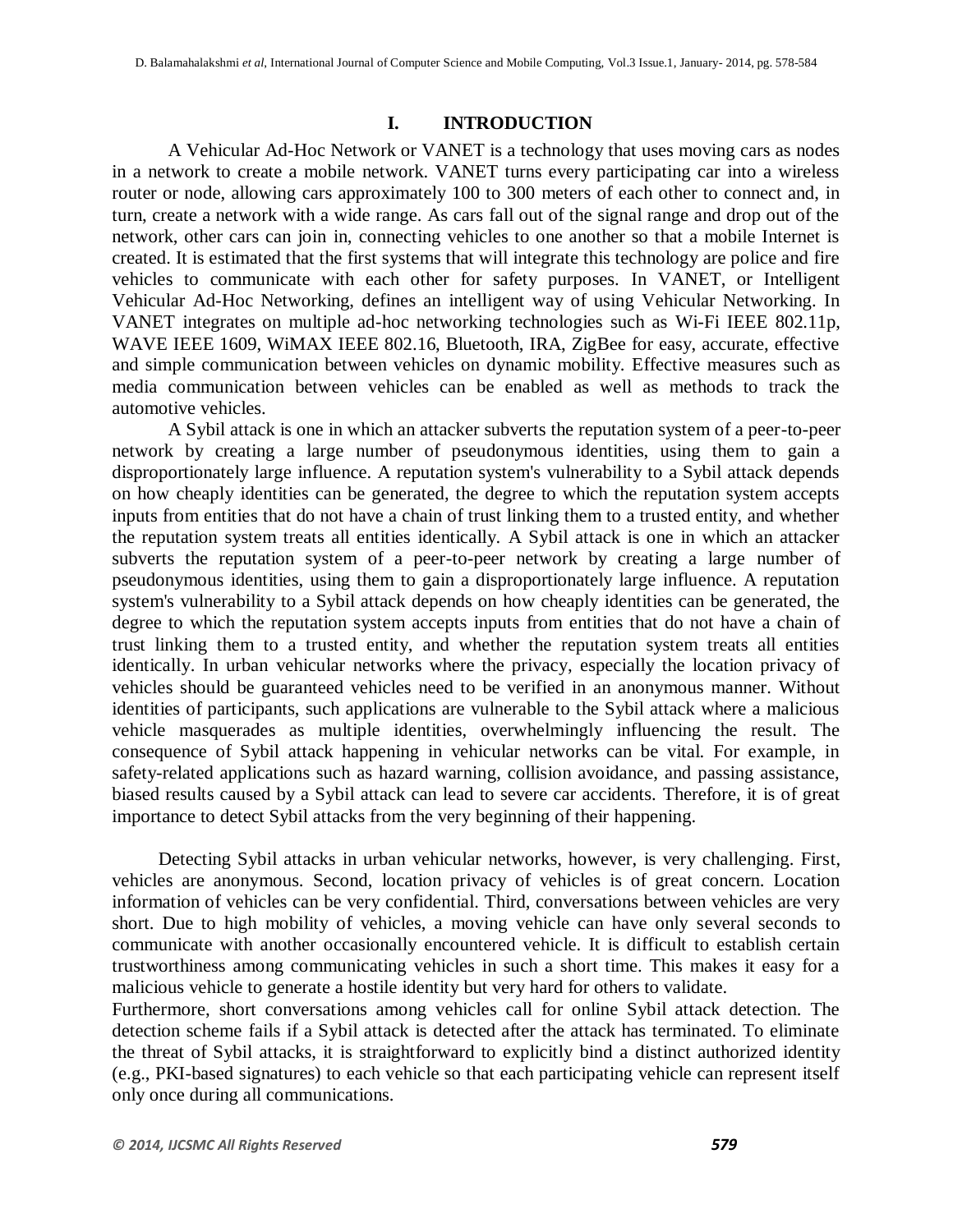Using explicit identities of vehicles has the potential to completely avoid Sybil attacks but violates the anonymity concern in urban vehicular networks. As an alternative scheme, resource testing can be conducted to differentiate between malicious and normal vehicles, where the judgment is made whether a number of identities possess fewer resources (e.g., computational and storage ability) than would be expected if they were distinct. This scheme fails in heterogeneous environments where malicious vehicles can easily have more resources than normal ones. Considering the fact that a vehicle can present itself at only one location at a time, localization techniques or other schemes like the Global Positioning System (GPS) aiming to provide location information of vehicles can be exploited to detect hostile identities.

 However, these schemes often fail in complicated urban settings (e.g., bad GPS signals due to urban canyons, inaccurate localizations due to highly dynamic wireless signal quality). Recently, two group-signature-based schemes have been proposed, where a message received from multiple distinct vehicles is considered to be trustworthy. Using group signatures can provide anonymity of vehicles and suppress Sybil attacks by restraining duplicated signatures signed by the same vehicles. One practical issue of these schemes is that different messages with similar semantics may be ignored from making the decision, which leads to a biased or no final decision. As a result, there is no existing successful solution, to tackling the online Sybil attack detection problem in urban vehicular networks. The Sybil attack has been a severe and pervasive problem in many forms. In a Sybil attack, an attacker can launch a Sybil attack by forging multiple identifies, gaining a disproportionately large influence. In the literature, there have been many different approaches proposed to detect or mitigate the attack.

Many studies have followed focusing on how to establish trust between participating entities based on trusted public key cryptographies or certificates in distributed systems, for example, P2P systems sensor networks and mobile ad hoc networks. Although deploying trusted certificates is the only approach that has the potential to completely eliminate Sybil attacks, it also violates both anonymity and location privacy of entities. In addition, most of these schemes rely on a centralized authority that must ensure each entity is assigned exactly one identity. Moreover, it is possible for an attacker to violate the assumption, getting more than one identities. This mechanism also has the problem of key revocation which is challenging, particularly in wireless mobile networks. Another category of Sybil attack detection schemes is based on resource testing. The goal of resource testing is to determine if a number of identities possess fewer resources than would be expected if they were independent. The resources being tested can be computing ability, storage ability, and network bandwidth, as well as IP addresses. These schemes assume that entities have homogeneous hardware configurations.

 In vehicular networks, this assumption cannot hold since malicious vehicles can easily have more powerful resources than the normal vehicles. Sybil Guard is an interesting scheme studying the social network among entities. In this scheme, human-established real-world trust relationship among users is used for detecting Sybil attacks. Since even the attacker can generate as many as Sybil identities, building relationship between honest users and Sybil identities is much harder. Thus, there exists a small "cut" on the graph of trust relationship between the forged identities and the real ones. However, this scheme cannot be used in vehicular networks, since it is very challenging to establish such trust relationship among vehicles. This is because vehicles are highly mobile. Communications often happen among temporarily met and unfamiliar vehicles. To exploit the fact that one single vehicle cannot present at multiple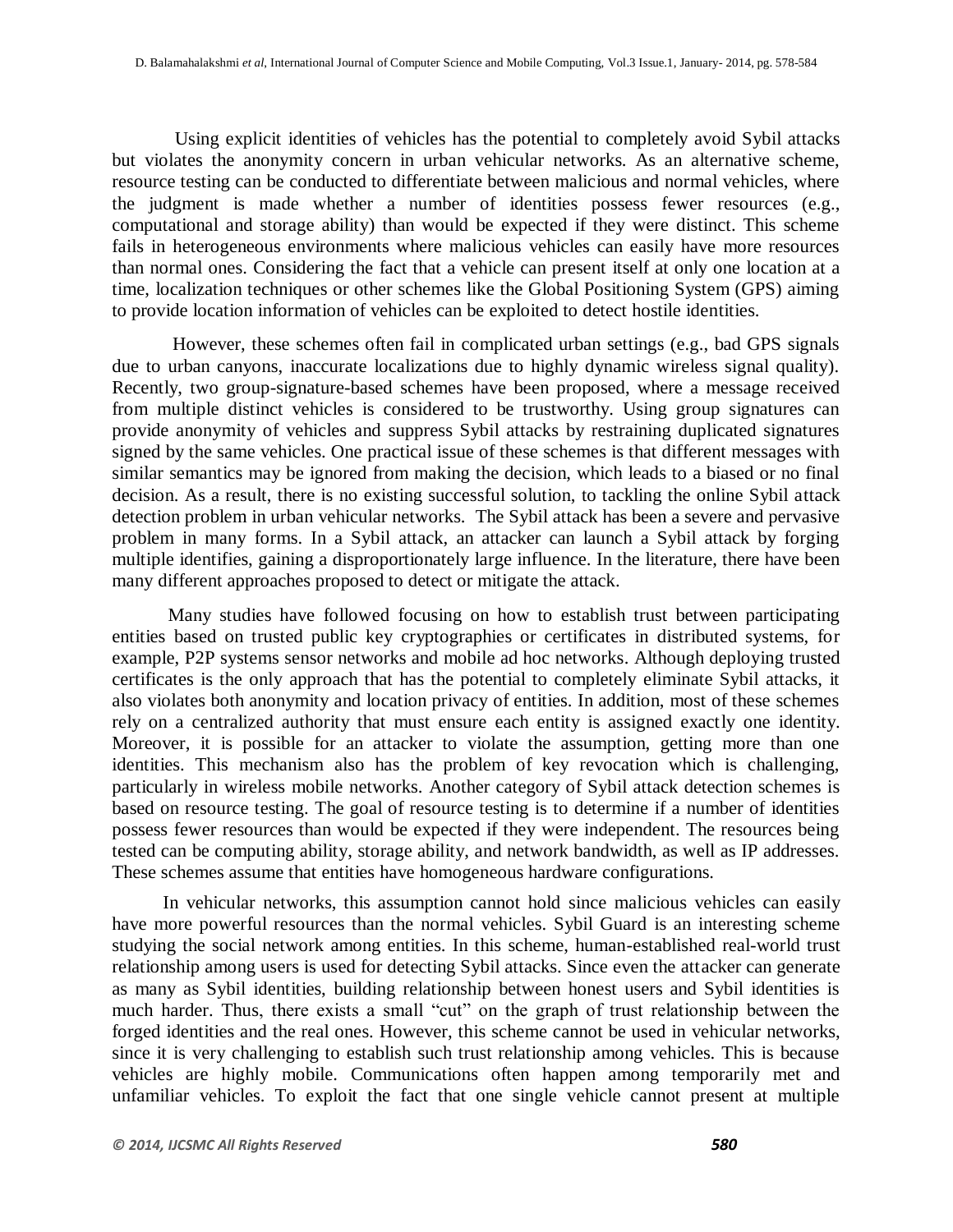locations at the same time, they have proposed a detection mechanism utilizing localization technique based on Received Signal Strength Indication (RSSI). In this scheme, by successively measuring the RSSI variations, the relative locations among vehicles in vicinity can be estimated. Identities with the same estimated locations are considered as Sybil vehicles.

In addition to the inaccuracy of RSSI measurements, this scheme also needs all neighboring vehicles to collaborate which may suffer a Sybil attack against the detection scheme itself. In the scheme, the trust authority distributes a number of pseudonyms for each vehicle.

Abused pseudonyms can be detected by RSUs. Since RSUs are heavily involved in the detection process, this scheme requires the full coverage of RSUs in the field. It is infeasible in practice due to the prohibitive cost. Furthermore, in such a scheme, vehicles should managed by a centralized trusted center. Each time RSU

detects suspicious pseudonyms, it should send all the pseudonyms to the trust center for further decision, which makes the trust center be the bottleneck of the detection. Recently, two groupsignature-based schemes have been proposed, ensuring that a verifier vehicle can identify those trustworthy messages from messages sent from neighboring vehicles. A message sent from a neighboring vehicle is said to be trustworthy if the content of the message is identical with at least a certain number of messages sent from other neighboring vehicles.

 To suppress duplicated messages from the same vehicle, particular group signature schemes are adopted for vehicles to sign on messages so that the anonymity of each vehicle can be achieved. Meanwhile, if a vehicle generates two signatures on the same message, these two signatures can be recognized by the verifier vehicle. One practical issue of these schemes is that they cannot handle similar but different messages. It is often the case that multiple vehicles observing the same driving environment will generate different messages with very similar semantics. In this case, the resolved trustworthy messages might be a minority of all observations which results in a biased or no final decision.

 The most relevant work to Footprint is the Sybil attack detection scheme. In this scheme, a number of location information reports about a vehicle are required for identification. RSU periodically broadcasts an authorized time stamp to vehicles in its vicinity as the proof of appearance at this location. Vehicles collect these authorized time stamps which can be used for future identity verification. In, trajectories made up of consecutive time stamps and the corresponding public keys of RSUs are used for identification.

However, these schemes did not take location privacy into consideration since RSUs use long-term identities to generate signatures. As a result, the location information of a vehicle can be inferred from the RSU signatures it collects. In Footprint, authorized messages issued from RSUs are signer-ambiguous which means the information about the location where the authorized message was issued is concealed, and temporarily linkable which means using a single trajectory for long-term identification of a vehicle is prohibited. Therefore, the privacy of location information and identity of vehicles are preserved in Footprint.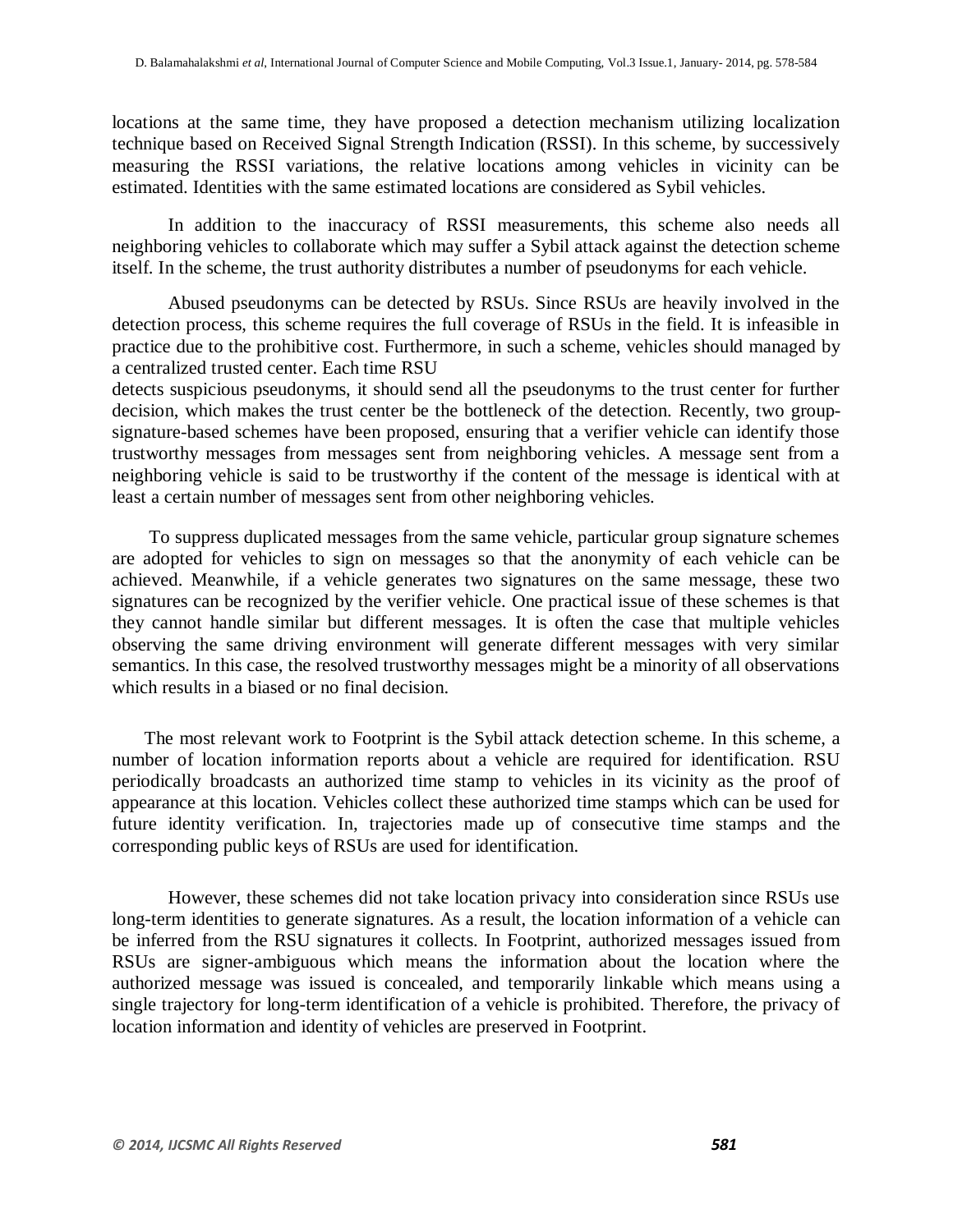#### **II. INFRASTRUCTURE CONSTRUCTION**

A single network consists of multiple RSUs and a Trusted Authority (TA).In general, Footprint integrates elegant techniques namely, infrastructure construction and Sybil attack detection.

 A vehicle equipped with an OBU can communicate with an RSU or with other vehicles in vicinity via wireless connections. Authentication Server (AS) is responsible for the system initialization and RSU management. The AS is also connected to the RSU backbone network. This will manage all RSUs. A minimum number of available RSUs can achieve the maximum service coverage in terms of served traffic amount as well as good fairness in terms of geographical distribution. After the deployment of RSUs, a vehicle needs authorized messages from each RSU it passes by as a proof of its presence. Such authorized messages are location secreted which refers to that RSU signatures are signer ambiguous and the authorized messages are temporarily linkable. The consecutive number of authorized messages is taken for verification of vehicle, which is based on the timing information provided by the RSUs. We design a location-hidden authorized message generation vehicle by checking all other identities for two objectives: first, RSU signatures on messages are signer ambiguous so that the RSU location information is concealed from the resulted authorized message; second, two authorized messages signed by the same RSU within the same given period of time (temporarily linkable) are recognizable so that they can be used for identification.

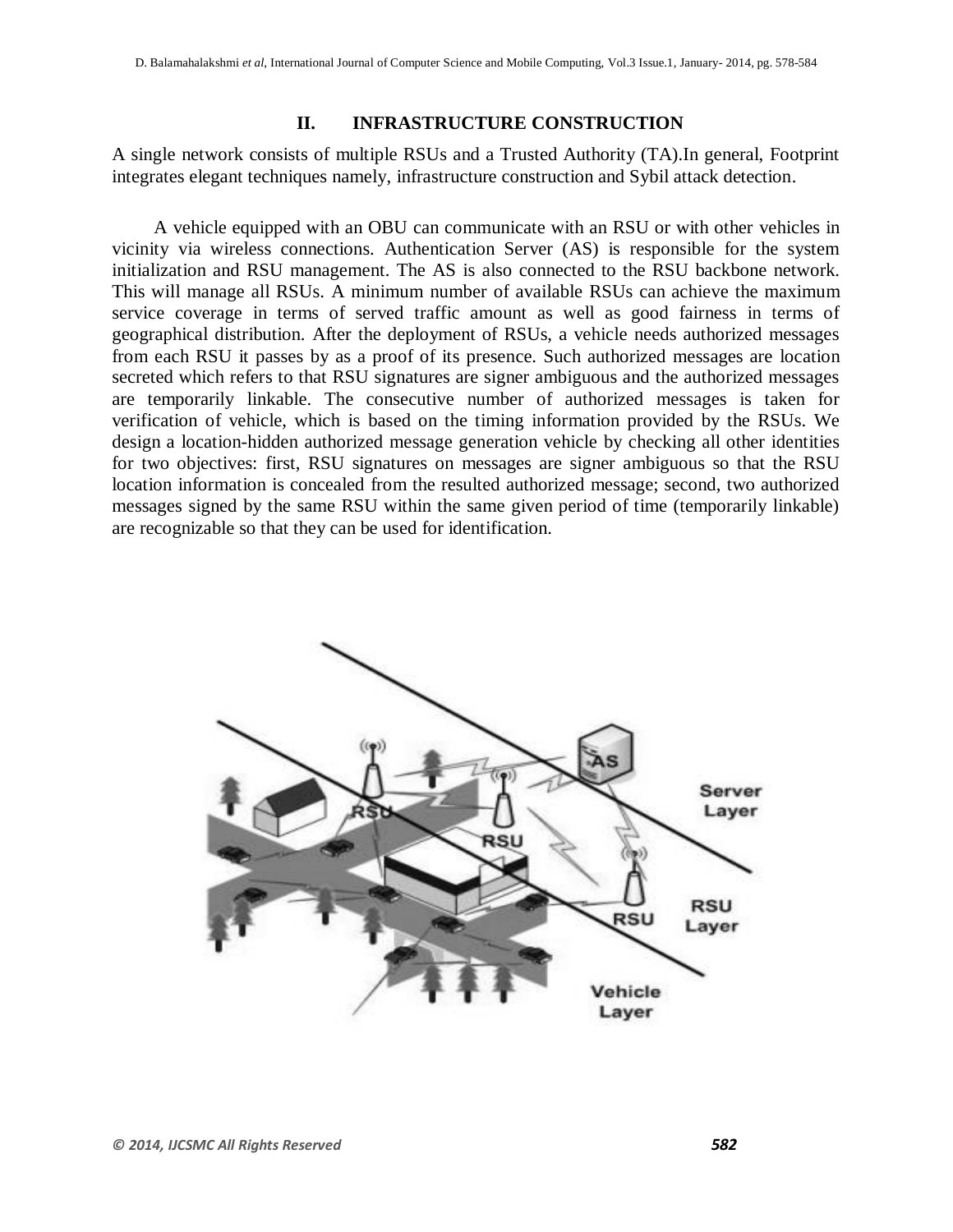#### **III. SYBIL ATTACK DETECTION**

The location information for the vehicle should be secret. The authorized message is signer ambiguous. The detection scheme should prevent the location information of vehicles.

When a Sybil attack is launched, the detection scheme should react before the attack has happened. Otherwise, the attacker achieves his target. The essence of Sybil attacks happening is that the decision is made based on group negotiations. To eliminate the possibility that a Sybil attack is launched against the detection itself, the detection should be conducted independently by the verifier without collaboration with others. Using the trajectory of vehicles we can identify the Sybil attack. It is based on timing information of vehicles. For Security we use two type of signature**.** In the partial signature creation, the input provided as two pair namely private key of the road side unit and public key of the vehicle, the message should be provided then the message should be encrypted and partial signature value executed in the application. The partial signature verification is verified depend upon the selection of road side unit and vehicle identity number.

The full signature creation is done by as two pair namely private key of the road side unit and public key of the vehicle and data traversed to road side unit to on board unit for further reference then the output are partial signature value and encrypted message.

#### IV. **CONCLUSION AND FUTURE WORK**

In Footprint, we assume that all RSUs are reliable. However, if an RSU is compromised, it makes a malicious vehicles to generate fake legal trajectories (e.g., by inserting link tags of other RSUs into a forged trajectory).In that case, Footprint cannot detect such trajectories. However, the corrupted RSU cannot deny a link tag generated by it nor forge link tags generated by other RSUs, which can be utilized to detect a compromised RSU in the system. In this paper the compromised RSU also considered for the verification. Repeated occurrences of adjacent RSUs are eliminated in this system. So that the length of the trajectory information is reduced without loss of information and also the bandwidth overhead is reduced. With this proposed detection mechanism we will continue the work on several directions. For example we will look into designing better linkable signer-ambiguous signature schemes such that the computation overhead for signature verification and the communication overhead can be reduced.

#### **REFERENCES**

[1] Shan Chang, Yong Qi Footprint: Detecting Sybil Attacks in Urban Vehicular Networks Member, IEEE, Hongzi Zhu, Member, IEEE, Jizhong Zhao, Member, IEEE, and Xuemin (Sherman) Shen, Fellow, IEEE JUNE 2012

[2] Y. Sun, R. Lu, X. Lin, X. Shen, and J. Su, "An Efficient Pseudonymous Authentication Scheme with Strong Privacy Preservation for Vehicular Communications," IEEE Trans. Vehicular Technology, vol. 59, no. 7, pp. 3589-3603, Sept. 2010.

[3] R. Lu, X. Lin, H. Zhu, and X. Shen, "An Intelligent Secure and Privacy-Preserving Parking Scheme through Vehicular IEEE Trans. Vehicular Technology, vol. 59, no. 6,pp. 2772-2785, July 2010.